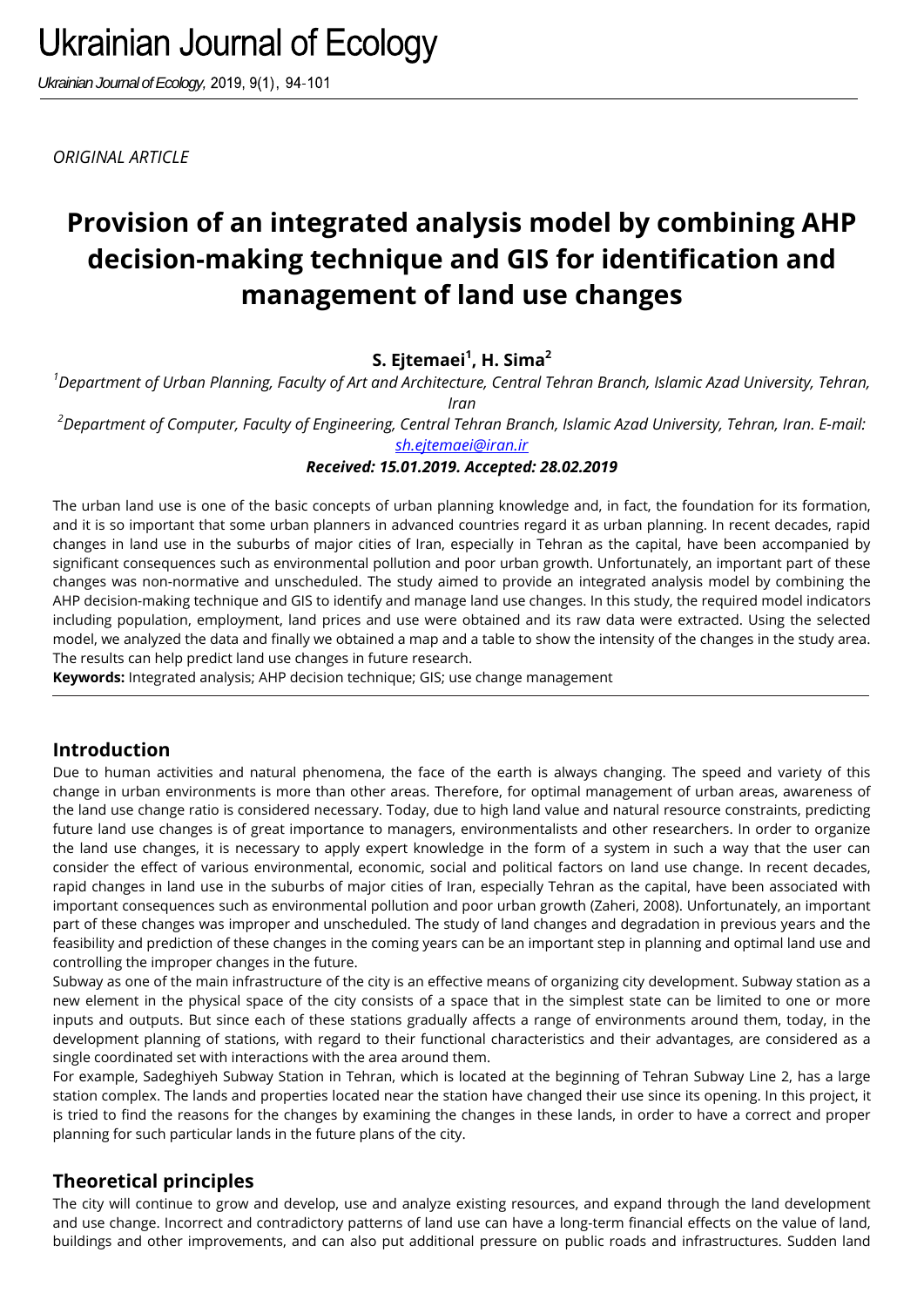#### *95 Provision of an integrated analysis model*

development combined with inertial sources or vacant lands may result in excessive use of public funds for the provision of services and other public needs. Land use planning is established to identify, describe and express the priorities of urban land use based on physical characteristics and land constraints, characteristics of areas and neighborhoods, the right place to locate different activities and land use from the economic aspects and access to services and public infrastructure and communication between the highways and generally the entire transport system.

Development of public transport facilities has become a way to improve access, community support, achieve regional goals, improve the quality of life, and support the financial success of private and public investment in public transport.

Obviously, the integrated planning of urban transportation system and land use in the city in the long term can be of great help in reducing intra-urban travel and eliminating many of them in cities by intelligent and optimal land use distribution in the city and location of economic activities, employment, education and shopping, and access to various administrative services in the city that are accessible with the shortest path and spending the least time and energy, and even on the scale of walking in residential neighborhoods. The subway as one of the main infrastructures of the city has the ability to attract various social groups and is an effective means for organizing city development (Hejazi, 2008). Studies in this area, and in particular the experiences of developed countries, indicate planning and encouragement to bring about the functional focus of uses around stations in the form of station complexes. Land use planning is one of the important categories that can play a special role in organizing and regulating the establishment of various activities and living in cities, while also forming the main core of urban planning, and this type of planning is successful only when it can identify the real factors and processes of land use and provide useful and practical ways to guide it towards the desired developmental goals (Shen, 2009). In this regard, the role of land as an important tool in identifying the objectives of national, regional, and urban policies is very sensitive. Discovering and identifying land use changes are the most important issues of urban planning and management. This issue is important in terms of urban planning and organization and social justice in the city, and in terms of equality and inequality in the distribution of taxes and value added in the city. Land use planning in contemporary times is more flexible than before due to the study of various aspects of the land, including the economic, social, physical, access. In addition, the new approaches to land use planning using evaluative models and evaluation of each of these aspects compared to each other, taking into account the objectives of the valuated plan and according to the value determined for each indicator, determines its effect in the process of presenting the plan. With these interpretations and taking into account the high success rate of the new approaches in the presentation and implementation of land use plans and analysis of the manner and extent of the effect and impression of the aspects and dimensions of the plan on the basis of software systems, the research attempts to compare and analyze the changes in land use in a given time using new approaches and utilizing information analysis software to ultimately utilize the results derived from them into a set of factors affecting land use and the effectiveness of each of them.

## **Background**

Verburg et al. (2004) used a spatial statistical model to analyze land use change patterns in the Netherlands, and most changes in the national level was the development of industrial and commercial-industrial areas. The most important factors influencing these changes were access factors, state spatial policies at the national level and the effects of location and neighborhood.

Braimoh and Onishi (2007) in a study entitled "identifying the causes of land use change in the urban area of Lagos, Nigeria", considered factors such as access to roads, population, neighborhoods, and state spatial policies as the most important factors affecting land use change in this region. The table shows the main causes of land use change and the variables used for each factor in this study (Braimoh and Onishi, 2007). Zheng et al., (2012) in a study on land use change in the Changqinng of China, divided land use with different physical, environmental, economic, social and political dimensions, and divided the main factors affecting its changes into spatial and non-spatial factors (Zheng et al., 2012).

## **Experiences of station-based complexes and land-use planning focusing on subway**

**London subway:** This subway started with about 400 km and 280 stations at first with private sector moves, which intended to improve the poor neighborhoods, then it was supervised by a semi-public system that dramatically reduced major investment problems, urban economy and transportation with the cooperation of the private sector.

Kesington station-London: Kesington underground station in High street is an ideal example of how a subway system can be part of a comprehensive shopping mall. That is, the subway system can be used as part of the local culture and to meet various needs by constructing the station complexes instead of just having a transport function.

Seoul subway: Seoul subway has 266 stations with 10 lines and 287 km length. The distance between trains at peak hours is 2.5 to 5 minutes and the train speed is between 30 and 36 kilometers per hour. It displace 6.7 million passengers a day. The subway system now accounts for 36% of total displacement. In the downtown, anyone can walk to the subway station i.e. with less than 500 meters. In South Korea, private sector funds are used to build station complexes. The main reasons for this are: first, the reduction of operational investment by private financing; second, the use of efficiency, creativity and technology of the private sector, and third, proper operation of the subway system and station complexes. The construction of the subway in Seoul increases the price of land and the percentage of land use, this price increase depends on the distance from the station, so that after 2 years from the opening of the Seoul subway line 5 to 200 meter radius of the stations, the property is increased by 14.7% to a radius of 500 m, 13.4% increases to 1000 m and 11.5%, meaning the closer the property is to the station, the more expensive it is.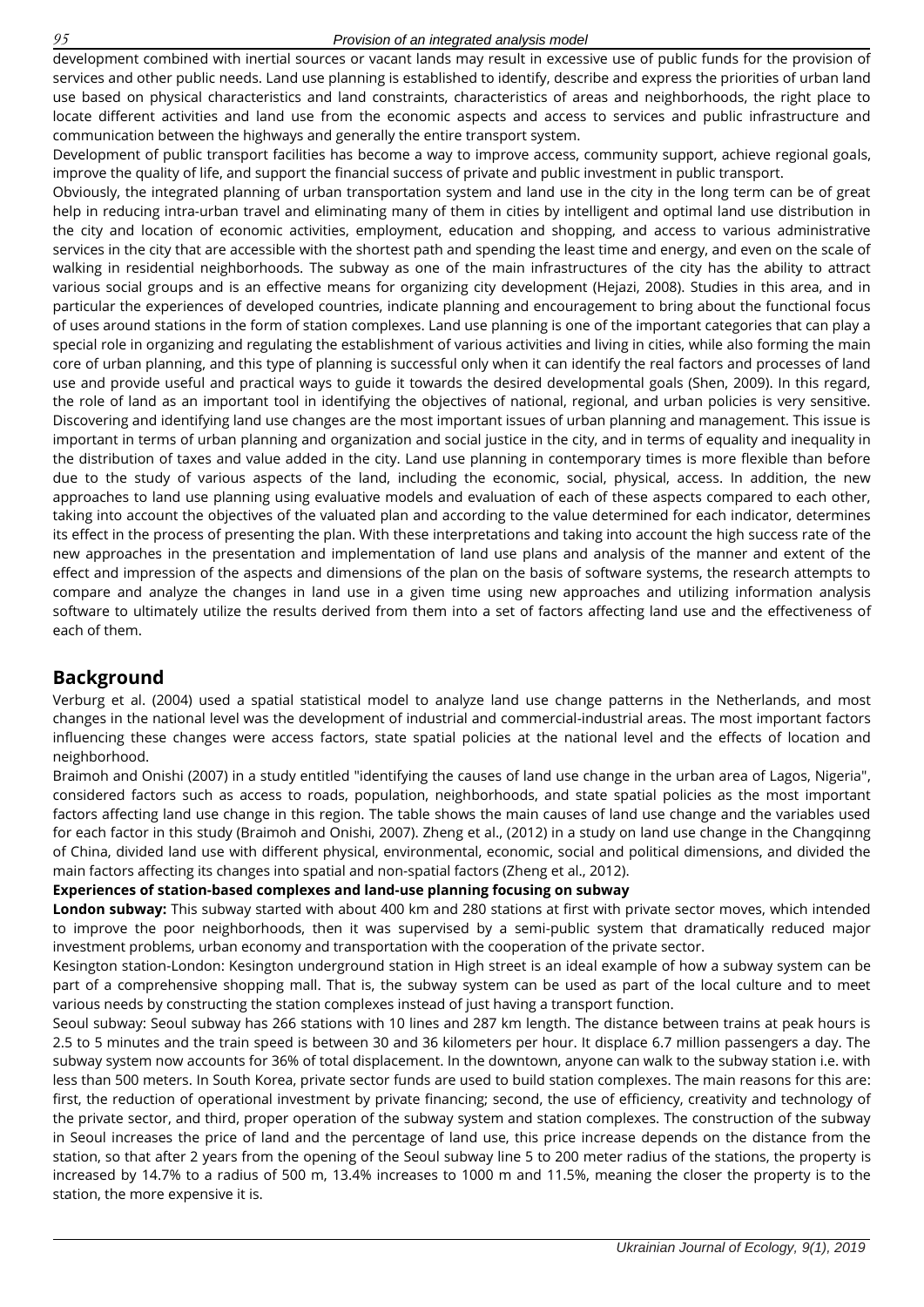#### *Ukrainian Journal of Ecology 96*

McPherson Square Station - Washington: A 13-story building consisting of administrative and commercial centers is located around this station which is in the downtown of Washington. The building is connected to a subway station through an underground tunnel, built on 18,000 square feet (about 1,700 m<sup>2</sup>) of land, and is located in an area that has become an administrative district and is one of the most expensive regions of the city. Before the construction of the Subway Station in 1977, this area was the place for selling vulgar books and other forms of illegal entertainments. The subway accelerated the redevelopment of this part of Washington DC.

## **Methodology**

The data required for this research is collected through desk study. By referring to scientific centers and libraries in various organizations, theoretical and scientific resources have been collected. The data collection tool was observation and completion of spatial questionnaires (field surveys). The collected and processing data are analyzed by the software. In this research, analytical (statistical-spatial) method is used in data processing. Firstly, indicators affecting the land use in different functions and applications that are the basis for eliminating existing conflicts have been identified functions which are a ground for solving the conflicts were identified and it is prioritized by forming a database and using analytical methods such as information layer overlay and weighing with ARC GIS analytical software.

## **Study area**

Since the case study of this research is Sadeghieh Subway Station, Tehran Subway Line 2 begins at Imam Khomeini Square, and after passing through the middle texture of the city, enters the 5th district in the southwest of Sadeghieh 2nd square. According to the information obtained from the Tehran Urban and Suburban Railway Operation Company, the station is the first subway station in Tehran, which was opened in 1995 as the source and destination of Tehran Subway Line 5 (Sadeghia - Golshahr). Sadeghieh Station along with its facilities covers a wide area and is one of the main subway stations in Tehran. This station is located on the southwest of Sadeghieh Square and is within reach of the area where the most important access networks pass around it. These networks include Mohammad Ali Jenah Highway in the east, Tehran-Karaj Freeway in the south, Sattari Highway in the West, and Ayatollah Kashani in the north. Sadeghieh Station is the source-destination station of the Subway Line 2, as well as the location of replacement of the train to access Karaj and Golshahr via Line Five. This station can be called the virtual terminal of subway lines in the region. In addition, according to the hat mentioned in the second chapter, Sadeghieh subway station can be considered as a terminal station. Sadeghieh Station with a total area of 33,812 m<sup>2</sup> is located on Mohammad Ali Jenah Highway, Water Organization St. The length of the station is 300 m and its distance to the next station is 1,216 m.

#### **Selecting use change model**

After reviewing the land use change models, the modeling group was considered as the selected group based on the GIS because of its purpose, scale and number of factors more relevant to the subject matter under study. In order to achieve the desired result, the integrated analysis model in GIS is used, which is an integrated model of decision technique and GIS. Among the decision-making techniques, the AHP technique is chosen due to having binary comparisons to construct the fit matrix as the appropriate decision-making technique for this research. The matrix made by this technique produces a number of binary comparisons as inputs and produces the desired weights as outputs. In addition, since this research has examined the effect of urban rail transport network (subway) on land use change, a model should be selected for analysis of the relationships between the two to consider both aspects of the subject and analyze them.

## **Description of selected model**

**Analytical hierarchy process:** AHP is a flexible, robust, and simple way to make decisions. This technique is based on paired comparisons and allows managers to examine different scenarios. This method makes it possible to analyze complex problems in a hierarchical way, and it is possible to consider quantitative and qualitative criteria in the problem (Ghodsipour, 2007). The AHP method and its application are based on the following steps:

**Establishing a tree and class structure:** The transformation of a subject or issue into a hierarchical structure is considered as one of the most important stages in the AHP process. In order to determine the weight of effective factors in locating using AHP, we need to create a class structure for the parameters.

**Explaining the CW of criteria and sub-criteria by paired comparison:** The CW (weight) of criteria and sub-criteria, with the help of a binary measurement matrix is determined when all the criteria are compared two by two. In the AHP method, the paired comparison between criteria and sub-criteria is done based on a relative weight scale and quantitatively.

To calculate the CW of the criteria, there are four main methods (Zebardast, 2001):

- 1. Least squares method,
- 2. Logarithmic least squares method,
- 3. Eigenvector method,
- 4. Approximation methods.

From the above methods, eigenvector method is used more, but if the above matrix has larger dimensions, calculating the values and eigenvectors is a long and time consuming task unless software such as Expert Choice is used . It is worth noting that the Marinoni program in GIS also uses an eigenvector method to calculate the coefficient of importance of the criteria.

**Establishing consistency in judgments:** One of the advantages of the AHP is the ability to check consistency in judgments. In this part, we aim to see how compatible the judgments are. The mechanism used by Saaty for assessing consistency in judgments is the calculation of a coefficient called the consistency Ratio (C.R.) that is derived from the division of the consistency index (C.I.) into a randomness index (R.I.). If this coefficient is less than or equal to 0.1, consistency in judgments is acceptable, otherwise judgments must be revised (Saaty, Vargas, 1991).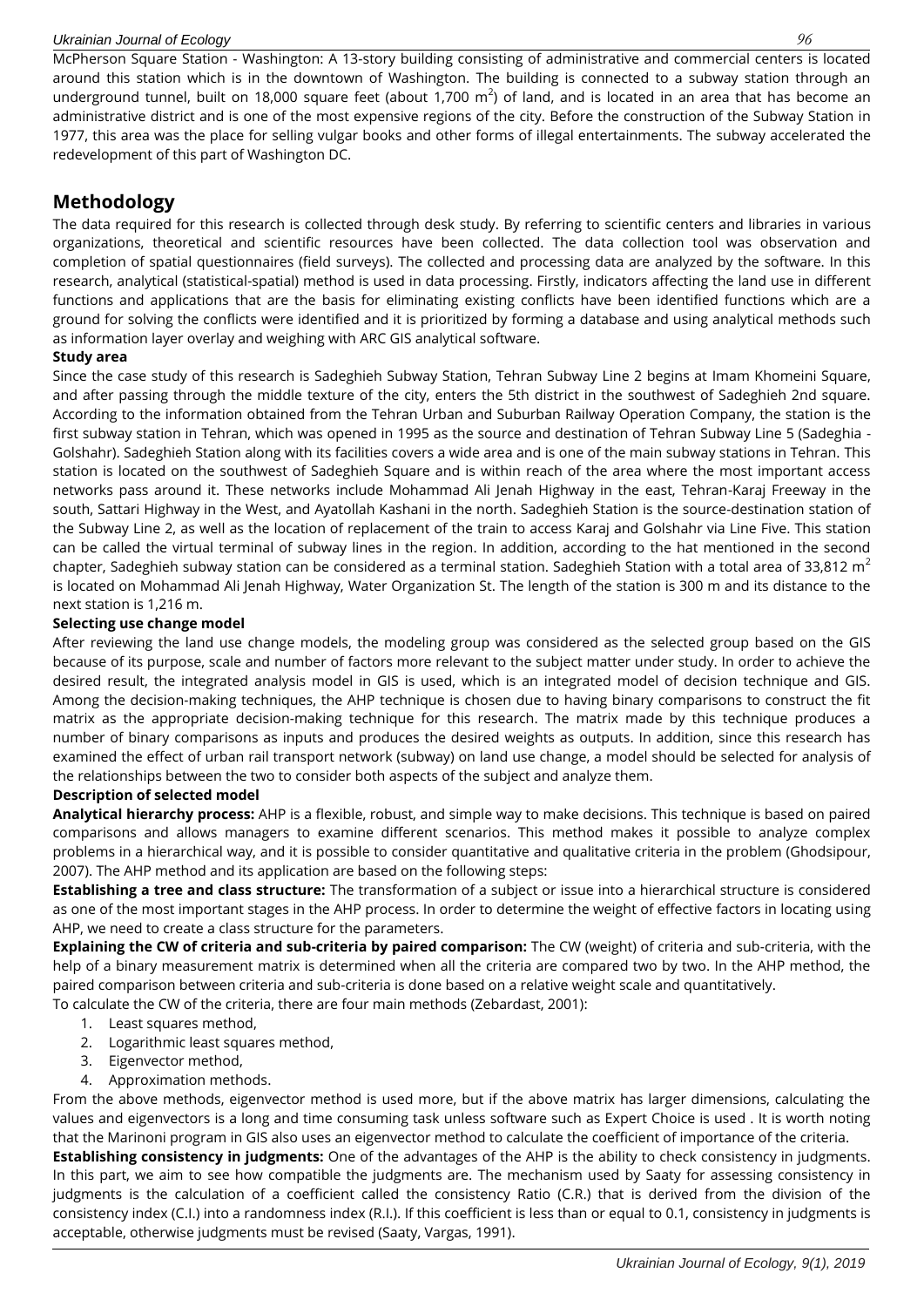$CR = C1/RI$ ,  $CR = \lambda_{max} - n/(n-1)$ 

Using Marinoni's program in GIS to calculate CW of criteria, consistency ratio (CR), and layer overlapping in many of the modelings and goals that are being done to locate in GIS (Geographic Information Systems), matching or placing layers on each other is considered as one of the main steps in locating. Due to the type of target in overlapping the information layers, it is necessary to pay attention to the amount and importance of each layer in comparison to other layers, so that when the layer is loaded, the CW of each layer is determined. In order to facilitate overlapping layers, taking into account the CW of the layers and calculating the consistency ratio, the AHP can be used in the ARCGIS. Using the application, which was presented by O. Marinoni in 2005 as an extension, there is no need to use Expert Choice. This application calculates the criteria weight (CW) of each of the sub-criteria and, by applying their coefficients, overlaps with other sub-criteria, and finally, produces some maps in the GIS in the form of raster.

#### **AHP analysis in GIS**

Conversion of criteria in the form of valued rasterized layers: In order to implement AHP analysis in this system, first we have to create the desired criteria in the form of rasterized and valued layers. Revaluation is done according to the type of target in the location and type of utility. For example, in order to find the best place for construction, it is possible to consider the higher elevation and less slope for regions with more resistant soils.

**Implementing the AHP command in ArcGIS:** In order to access and implement the AHP analysis by the Marinoni extension, it is necessary to download and install the Ext.AHP from ESRI's website so that the corresponding icon is placed in the ArcGIS toolbar. After running the program, you should select the desired layers that are compared in the binary comparison matrix.



**Figure 1.** Form of valued rasterized layers.

After choosing the layers, a binary matrix appears that at this stage the criteria must be compared in binary form. Calculating CW of criteria, Inconsistency ratio (IR): After completing the matrix, executing the Calculate command, the application calculates the CW of each criterion and finally displays the CR. If the value of the consistency ratio is less than 0.1, the judgment in the binary measurement is correct, otherwise it should be revised in the evaluation matrix.

Layer overlay by considering the CW of the layers: After implementing the previous steps and, in the case of correctness of the CR (CR  $\geq$  1.0), the raster layer can be overlaid by applying its CW. After this overlapping, a map in the form of a raster is obtained where higher-rated regions are more desirable for the target.

After a brief overview of the AHP technique, the general description of the GIS is discussed. The geographic information system is: importing, storing, reviewing, communicating, modifying, displaying information as visual-map and eventually providing results that are spatially related to the surface of the planet (Rafieian, 2010). Through the GIS, after collecting data and processing and analyzing them, it leads to obtaining land use tables and maps. The system is highly capable of locating and receiving data and maps (Nazari, 1998).

Finally, in order to evaluate the factors of land use change and obtaining the most effective factor, first, by identifying the effective parameters for land use change and performing the following steps:

- Evaluating the effective layers of information on land use change,
- Creating binary comparison matrix,
- Calculating the CW,
- Estimating agreement ratio,
- Combining information layers,
- Land use change factors have been valued.

#### **Modeling**

The AHP model is used to check use changes. For this model, the indices were collected based on the reviewed sources and are scored based on the experts' opinions in this field. Once scored, the effect of each index is specified. Below the model is given along with the AHP method binary comparison (Tables 1-9).

| <b>Table 1.</b> Categorization of indices, criteria and sub-criteria.                |                                   |  |  |  |  |  |
|--------------------------------------------------------------------------------------|-----------------------------------|--|--|--|--|--|
| <b>Criteria</b>                                                                      | Sub-criteria and categories       |  |  |  |  |  |
| Active to passive population                                                         | Comparison through relativization |  |  |  |  |  |
| Men to women population                                                              | Comparison through relativization |  |  |  |  |  |
| Employment rate (employers to whole Comparison through relativization<br>population) |                                   |  |  |  |  |  |
| Price and rent of land                                                               | Comparison through relativization |  |  |  |  |  |
| Land slope (interval definition)                                                     | Slope 0-4%: 1                     |  |  |  |  |  |
|                                                                                      |                                   |  |  |  |  |  |

## **ble 1.** Categorization of indices, criteria and sub-criteria.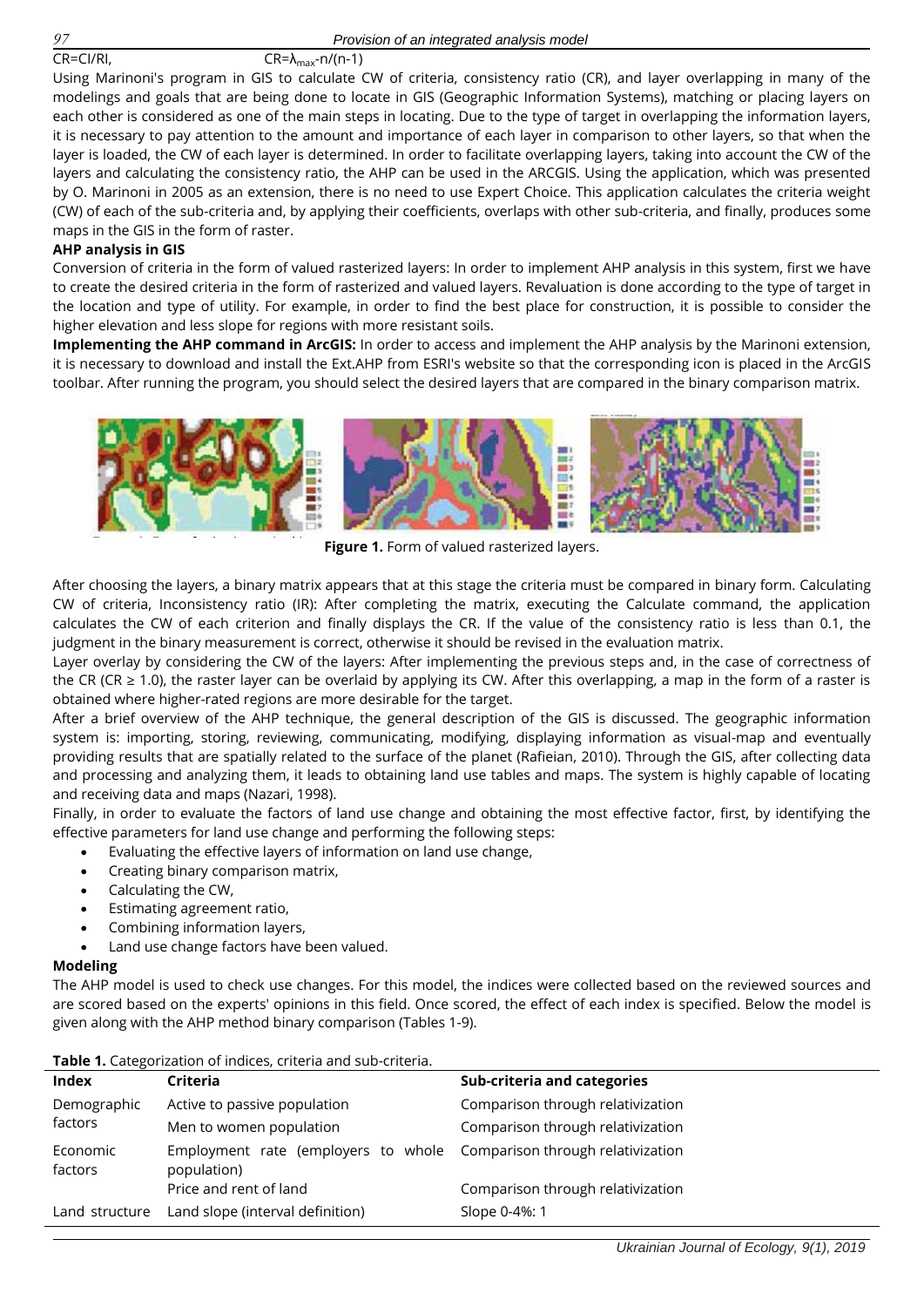| Ukrainian Journal of Ecology |                                                 |                                                                                                                                       | 98 |
|------------------------------|-------------------------------------------------|---------------------------------------------------------------------------------------------------------------------------------------|----|
| state                        |                                                 | 0-10%: 0.66                                                                                                                           |    |
|                              |                                                 | Over 10%: 0.33                                                                                                                        |    |
|                              | Access (qualitative definition)                 | Adjacency to the main road grade 1: 1                                                                                                 |    |
|                              |                                                 | Adjacency to the main road grade 2: 0.75                                                                                              |    |
|                              |                                                 | Adjacency to the by-way: 0.5                                                                                                          |    |
|                              |                                                 | Adjacency to the alley: 0.25                                                                                                          |    |
| Transportation               | vehicles<br>public<br>(distance<br>Access<br>to | At the distance of 200 m and less from station: 1                                                                                     |    |
| planning                     | definition)                                     | At the distance of 200 to 500 m from station: 0.66                                                                                    |    |
|                              |                                                 | At the distance of over 500 m from station: 0.33                                                                                      |    |
|                              | Neighboring<br>complexes<br>station<br>and      | At the distance of 150 m and less from station: 1                                                                                     |    |
|                              | subway                                          | At the distance of 150 to 350 m from station: 0.75                                                                                    |    |
|                              |                                                 | At the distance of 350 to 600 m from station: 0.5                                                                                     |    |
|                              |                                                 | At the distance over 600 m from station: 0.25                                                                                         |    |
| Land<br>use<br>planning      | Urban development rules and regulations         | Presence of special and local plans: presence: 1, non-presence:<br>0                                                                  |    |
|                              |                                                 | Presence of stabilized seven services: presence: 1, non-<br>presence: 0                                                               |    |
|                              | State of each use in the status quo             | Compliance with zoning rules:                                                                                                         |    |
|                              | (residential, commercial, services)             | Contrary to present use with zoning: 1, relative contrary of<br>present use with zoning: 0.5, no contrary: 0<br>Seven services: 0.065 |    |
|                              |                                                 | Residential with high density: 0.126                                                                                                  |    |
|                              |                                                 | Average and low-dense residential: 0.401                                                                                              |    |
|                              |                                                 | Arid: 0.317                                                                                                                           |    |
|                              |                                                 | Commercial and others: 0.091                                                                                                          |    |

| Table 2. Binary comparison off indexes. |                         |                                   |                              |                            |                                 |  |  |
|-----------------------------------------|-------------------------|-----------------------------------|------------------------------|----------------------------|---------------------------------|--|--|
| Eigenvect<br>or                         | Land<br>use<br>planning | <b>Transportation</b><br>planning | Earth<br>structural<br>state | <b>Economic</b><br>factors | <b>Demographic factors</b>      |  |  |
| 0.09                                    | 0.25                    | 0.5                               | 0.5                          | 0.5                        | Demographic factors             |  |  |
| 0.22                                    | 0.5                     |                                   | 3                            |                            | Transportation<br>2<br>planning |  |  |
| 0.12                                    | 0.5                     | 0.5                               |                              | 0.33                       | 2 Earth structural state        |  |  |
| 0.19                                    | 0.33                    |                                   |                              |                            | 2 Economic Planning             |  |  |
| 0.38                                    |                         | 3                                 |                              |                            | Land use planning<br>4          |  |  |

|                 |                      |                 | <b>Table 3.</b> Binary comparison of sub-indices of land use planning. |                            |                                        |
|-----------------|----------------------|-----------------|------------------------------------------------------------------------|----------------------------|----------------------------------------|
| Eigenvect<br>or | Commercial<br>others | Ari<br>and<br>d | Medium and low density<br>housing                                      | High<br>density<br>housing | Seven services                         |
| 0.07            | 0.5                  | 0.2             | 0.25                                                                   | 0.5                        | Seven services                         |
| 0.13            | 2                    | 0.2             | 0.33                                                                   |                            | High density housing<br>2              |
| 0.4             | 3                    | 3               |                                                                        | 3                          | Medium and low density<br>4<br>housing |
| 0.32            | 5                    |                 | 0.33                                                                   | 4                          | Arid<br>5.                             |
| 0.09            |                      | 0.2             | 0.33                                                                   | 0.5                        | Commercial and others                  |

| <b>Table 4.</b> Binary comparison of sub-criteria of demographic indexes. |                                                        |                |                                |  |  |  |
|---------------------------------------------------------------------------|--------------------------------------------------------|----------------|--------------------------------|--|--|--|
| Eigenvector                                                               | Male to female population Active to passive population |                |                                |  |  |  |
| 0.8                                                                       |                                                        | $\overline{1}$ | Active to passive population   |  |  |  |
| 0.2                                                                       |                                                        |                | 0.25 Male to female population |  |  |  |

| <b>Eigenvector</b> | Price and rent of land | rate (employers<br>Employment |                                                 | tο | total |
|--------------------|------------------------|-------------------------------|-------------------------------------------------|----|-------|
| 0.25               | 0.33                   | population)                   | Employment rate (employers to total population) |    |       |
|                    |                        |                               |                                                 |    |       |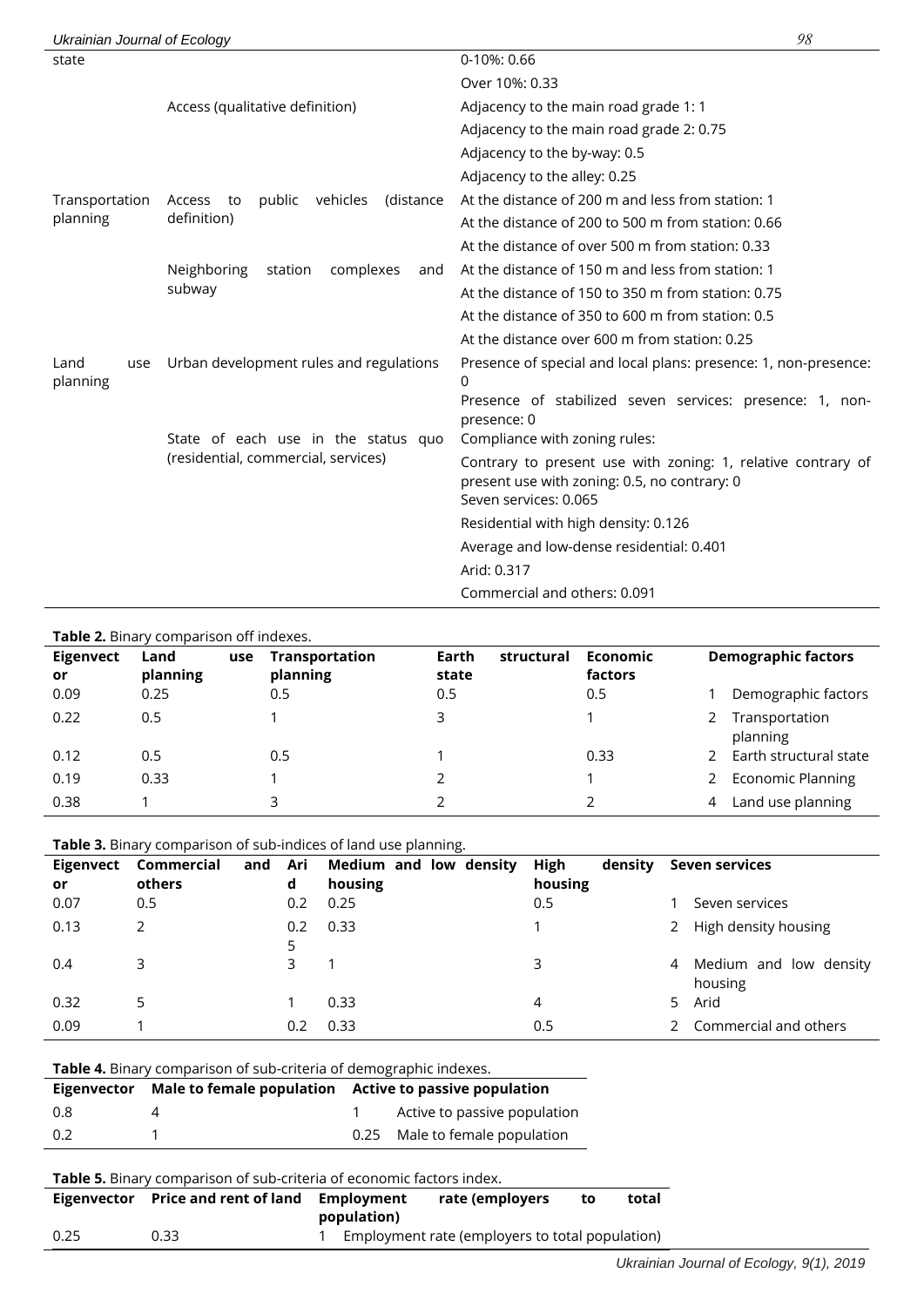| 99             |                                                                             |      |              | Provision of an integrated analysis model |           |                                          |                      |     |                                                                                                    |
|----------------|-----------------------------------------------------------------------------|------|--------------|-------------------------------------------|-----------|------------------------------------------|----------------------|-----|----------------------------------------------------------------------------------------------------|
| 0.75           | 1                                                                           |      | 3            | Price and rent of land                    |           |                                          |                      |     |                                                                                                    |
|                |                                                                             |      |              |                                           |           |                                          |                      |     |                                                                                                    |
|                | Table 6. Binary comparison of sub-criteria of land structural status index. |      |              |                                           |           |                                          |                      |     |                                                                                                    |
| Eigenvector    | <b>Accesses (qualitative definition)</b>                                    |      |              |                                           |           | <b>Earth slope (interval definition)</b> |                      |     |                                                                                                    |
| 0.25           | 0.33                                                                        |      |              |                                           |           | Earth slope (interval definition)        |                      |     |                                                                                                    |
| 0.75           | 1                                                                           |      |              | 3                                         |           | Accesses (qualitative definition)        |                      |     |                                                                                                    |
|                |                                                                             |      |              |                                           |           |                                          |                      |     |                                                                                                    |
| Eigenvector    | Table 7. Binary comparison of sub-criteria of transport planning index.     |      |              |                                           |           |                                          |                      |     | Neighboring Subway and Station complexes Access to public transport vehicles (distance definition) |
| 0.25           | 0.33                                                                        |      |              |                                           |           |                                          |                      |     | Access to public transport vehicles (distance definition)                                          |
| 0.75           | 1                                                                           |      |              |                                           |           | 3                                        |                      |     | Neighboring subway and station complexes                                                           |
|                |                                                                             |      |              |                                           |           |                                          |                      |     |                                                                                                    |
|                | Table 8. Binary comparison of sub-criteria of land use program planning.    |      |              |                                           |           |                                          |                      |     |                                                                                                    |
| <b>Eigenve</b> | <b>The</b><br>status                                                        | of   | every<br>use | in<br>the                                 |           | status                                   |                      |     | <b>City development laws and regulations</b>                                                       |
| ctor           | quo (residential, commercial, service)                                      |      |              |                                           |           |                                          |                      |     |                                                                                                    |
| 0.25           | 0.33                                                                        |      |              |                                           |           | 1                                        |                      |     | City development laws and regulations                                                              |
| 0.75<br>1      |                                                                             |      |              |                                           |           | 3                                        |                      |     | The status of any use in the status quo (residential,                                              |
|                |                                                                             |      |              |                                           |           |                                          | commercial, service) |     |                                                                                                    |
|                | Table 9. Binary comparison of sub-criteria of land use planning.            |      |              |                                           |           |                                          |                      |     |                                                                                                    |
| Eigenvecto     | Compliance                                                                  | with | zoning       | <b>Presence</b>                           | <b>of</b> | seven                                    | fixed                |     | Presence of special and local designs                                                              |
|                | rules                                                                       |      |              | services                                  |           |                                          |                      |     |                                                                                                    |
| 0.32           | 3                                                                           |      |              | 0.5                                       |           |                                          |                      | 1   | Existence of special and local<br>designs                                                          |
| 0.56           | 4                                                                           |      |              | 1                                         |           |                                          |                      | 2   | Presence of seven fixed services                                                                   |
| 0.12           | 1                                                                           |      |              | 0.25                                      |           |                                          |                      | 0.3 | Compliance with zoning rules                                                                       |
|                |                                                                             |      |              |                                           |           |                                          |                      | 3   |                                                                                                    |

The model has been implemented in the area use for 1996 and 2016. To implement the model for each of the sub-criteria, a raster map has been developed. Layer data are standardized to raster layers.

## **Results**

Based on the model implemented in 1996, the points with the potential for change are given. By examining the result of the model and the map of use changes, it is determined that there is compliance between changes and the result of the model. The results of the model implementation for the use in 1996 are presented in Table 10.

**Table 10.** Results of model implementation in 1996.

| <b>Number of changed uses</b> | Category            |
|-------------------------------|---------------------|
| 21                            | Very low potential  |
| 46                            | Low potential       |
| 123                           | Medium Potential    |
| 151                           | High potential      |
| 58                            | Very high potential |

Also, for 2016, a potential map is created based on the model that displays points that have high potential for change. These are the points that have the greatest potential for change. Also, in a spatial distribution survey, the use changes in relation to the subway location are shown, with most of the changes being made near the subway, it is presented in Table 11.

**Table 11.** Spatial distribution of use change in relation to the subway location.

| 228 Radius 800 21              | Radius 150 |
|--------------------------------|------------|
| 258 Radius 1000 105 Radius 400 |            |
| 392 Radius 2000 191 Radius 600 |            |

## **Conclusions**

## **How can we prevent the use conflicts in this area by developing rules and changing the urban plans?**

In certain urban areas, the regulations should be carefully considered. In this range, the indices that affect the use change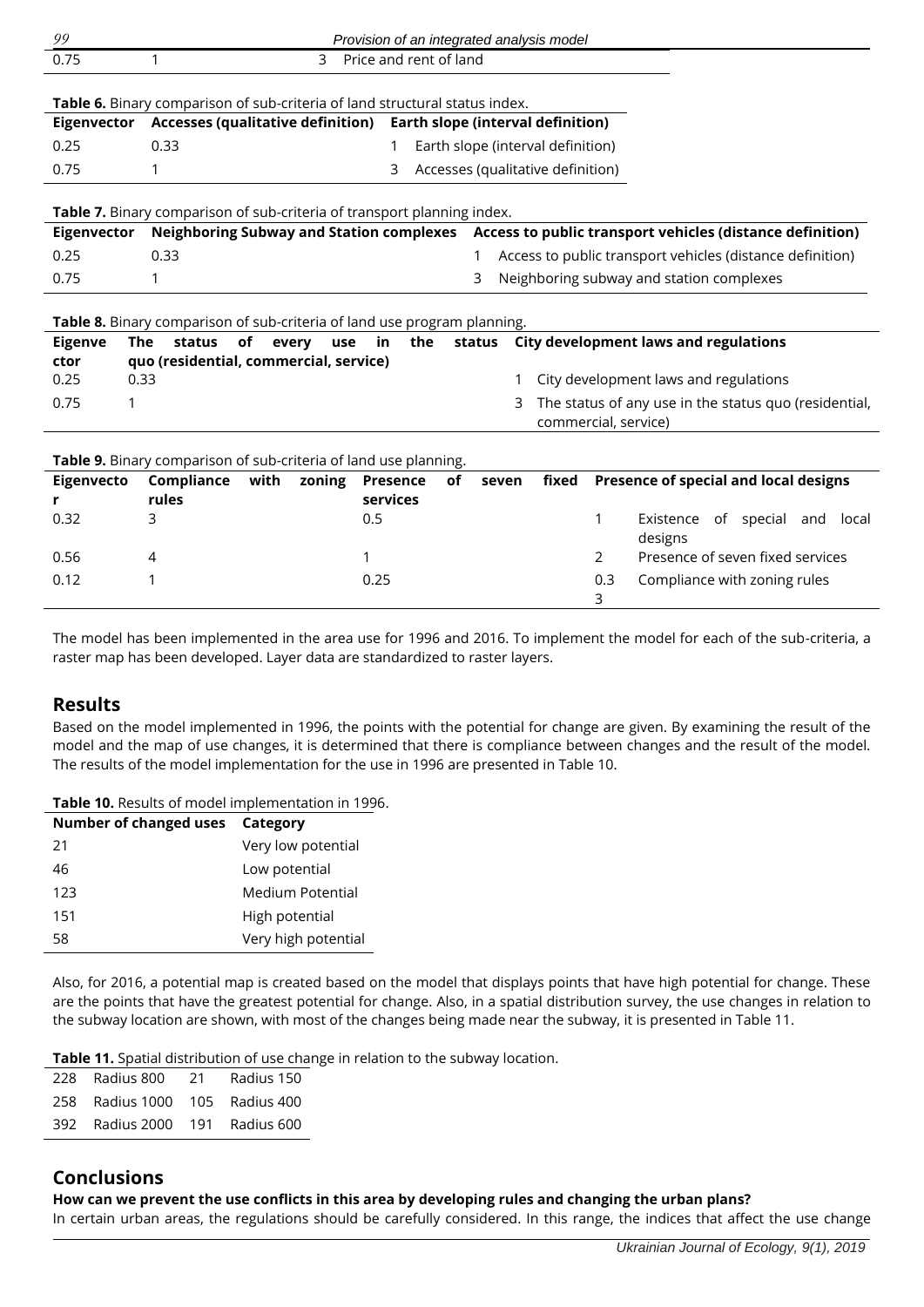#### *Ukrainian Journal of Ecology 100*

should be reviewed and discussed. In the zoning rules, the rules must be defined in smaller ranges to control the intensity and type of changes within the range. Also, services that can work better in these areas can be fixed and prevent changing their use. Similarly, local plans like CDS can be generated for these areas, and consider development perspectives and, provide appropriate plans and actions based on possible changes. In this way, we can have the proper establishment of the population and activities, the improvement of the spatial structure of the area surrounding commercial spaces, the optimal use of urban centers, the optimal distribution of services and facilitating walking, and reducing the volume of urban travel, creating multi-purpose complexes to increase the employment opportunity in the immediate field of public transportation. The following measures can also be considered in the rules:

- Optimal use of lands around the station,
- Increasing density near the station,
- Creating a pedestrian-oriented design,
- Making each station and its surroundings an attractive place for pedestrians,
- Management of parking and transportation of vehicles,
- Land use composition,
- Limiting land uses that are not compatible with the transportation system.
- Designing good quality paths for walking routes,
- Providing comprehensive development structure,
- Creating integrated public systems,
- Considering the weather characteristics of all seasons,
- Building parking in the right places.

#### **How and under which mechanisms do these factors change the pattern of land use in the study area?**

**Demographic factors:** Changes in the demographic and human structure will change the environment. This can be deduced from the formation of human societies throughout history. The more work force, the more work will be done. This may well be seen in ancient Egyptian cities. The population that are dynamic, change their environment in a way. With this argument, it can be said that the active to passive population index can be considered as an appropriate index for the population situation of the complex. So the higher the index is, the more likely it will be to change in the environment. Also, surveys show that the higher the male to female population is, the activity and work will be more. For this case, we can refer to the statistics of various organizations in relation to work. However, in the case study, this criterion will not show itself prominently, which can be attributed to the study area, which is a small part of a city formed a sub-system and the value of this index is in equilibrium. However, due to the involvement in use changes, this index is also considered in the model.

**Economic factors:** In the study area, factors of employment and land prices are among the economic factors in use change. The presence of passengers and traffic within the scope will strengthen the establishment of service-commercial businesses. Jobs that allow travelers to provide their daily, weekly, and occasionally monthly and yearly supplies. Also, the jobs that provide services to travelers. Within the study area, service and commercial jobs in the field of subway effect included commercial-service applications.

The presence of subway has also increased the demand for buying adjacent properties for easy access to public transportation, which has led to an increase in the price of this area. By increasing the price of buildings, owners changed use to more profitable uses (commercial-services) to increase productivity (increasing density). Ultimately, these factors have caused a change in the use structure.

**Land structural state:** The structural state of the land leads to a series of limitations and a number of potentialities in the land. Among these factors are the ground slope and the access quality. The land slope more than 5% is less attractive in urban planning, and slopes more than 8% have limitations in this area. For example, the construction of a gas station in the high slopes can cause hazards such as fuel leakage in the area around it in the event of an accident. On another hand, the steep slopes make walking difficult and creates traffic in daily commutes. So, having a proper slope offers the potential for change especially in the sample. Also, the quality of access will be effective in use change. The better the accessibility to a space, the greater the number of trips and the potential for change will be.

**Transportation planning:** Transportation planning is directly related to land use planning, which should be planned as integrated and in perfect connection. These include access to public transportation and access to station and subway complexes. A certain percentage of daily trips are made using public transportation. Each of these transportation systems has an attractive radius of performance that, getting out of this radius, reduces the attractiveness for the passengers and drives them to use vehicles. For example, the appropriate access radius for bus stations is about 800 meters. If it is more than this, the attractiveness of using a bus for residents and users will be reduced. In residential applications, residents prefer to be closer to public transportation vehicles to be able to start their journeys. Travelers who intend to use certain services and purchases prefer that their shopping venues are close to public transportation so that they can use it following their journey. These arguments lead to an increase in the intensity of land use and also the use change of commercial-service applications. Also, adjacency to station and subway complexes are more attractive than other stations due to their attractiveness. Also, changes in this area have the greatest change due to their high attractiveness.

**Land use planning:** Land use planning determines how it is used for urban lands. The existing urban planning tools are specific and local plans, zoning rules, and seventh fixed services. Specific and local plans after approval have high executive power, since their budget usually comes from public resources. These plans make changes in the city's body. Also, the zoning rules determine the generality of use in that zone. These criteria are classified in residential, service, industrial, green and mixed areas. Seventh fixed services are services that are within the area and will not be able to change the plan.